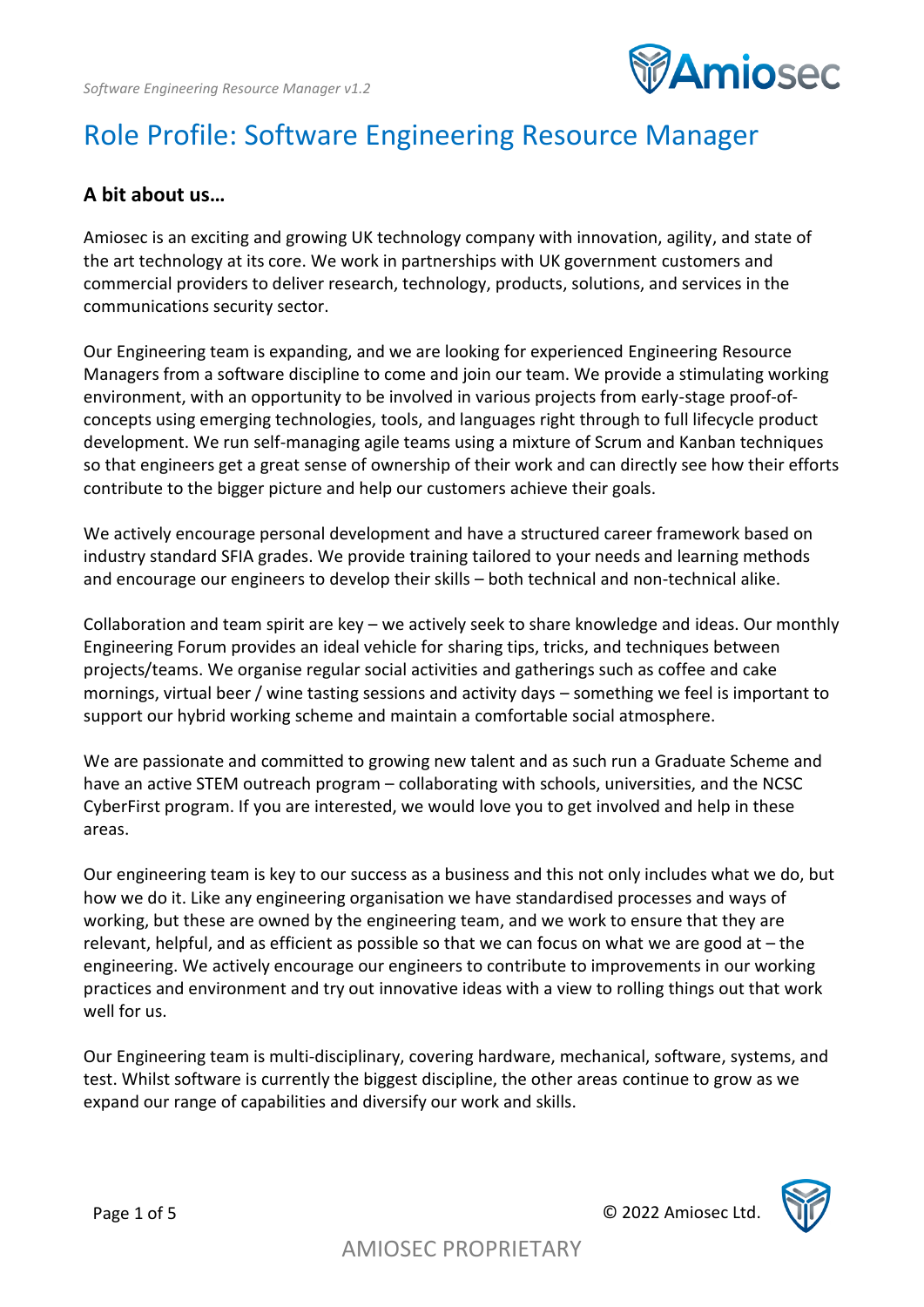

#### **What We're Looking For**

Our success as a business has seen our engineering team size increase through continuous and sustained growth and will expand further in the near future. We are looking for Software Engineering Resource Managers to come on board and support the growth of the engineering department. This is an important role for our organisation and will be instrumental in helping us continue to deliver successful outcomes to our customers as we grow.

You will be joining a diverse set of engineers who are all passionate about their work and you will be leading from the front – helping them realise their potential whilst inspiring them to develop their skills. Team fit is absolutely crucial to us, so you will need to be a great people person, an excellent communicator, inspiring leader (commanding respect without actually commanding!) and have good skills at coaching and enabling success.

Software Engineering Resource Managers have responsibilities that cover three main aspects:

- People management duties for a team of engineers
- Continuous improvement in our engineering capability, focusing on increasing our overall competency levels and aligning with industry best practice
- Lead and / or support the design and development of new products, providing technical leadership and direction to the project teams

From a functional aspect, Engineering Resource Managers support the Head of Engineering with the general operating rhythm of the department, and work in close partnership with other Engineering Resource Managers. They are responsible for resource planning, regular people reviews and ensuring process is followed through effective governance. From a technical leadership aspect, Engineering Resource Managers support Engineering Technical Managers to successfully deliver our engineering projects. They are responsible for planning, coordinating activities across multidisciplinary teams, reviewing and approving engineering outputs.

As our work is multi-disciplinary, you will need a solid background in multi-disciplinary engineering and product development, with software being your specialism. You will need to have excellent organisation skills, a good awareness of project and risk management, and be comfortable in front of customers, senior managers, and end users alike.

To be considered for selection you will need a degree level qualification (or equivalent) in a relevant engineering subject, together with experience in technical leadership of teams running complex multi-disciplinary developments. You will need to be able to demonstrate experience in inspiring and leading others to deliver successful outcomes and show how you have overcome challenges whether these be technical, procedural or people related.

Work life balance is important, and we offer several options to support our engineers. We have an optional 9-day fortnight scheme, which gives the opportunity to compress a fortnights hours over 9 days to allow every other Friday to be taken off. We have a hybrid working policy, where we ask for a split of 3 days onsite and 2 days remote (this is subject to individual project needs). In addition,

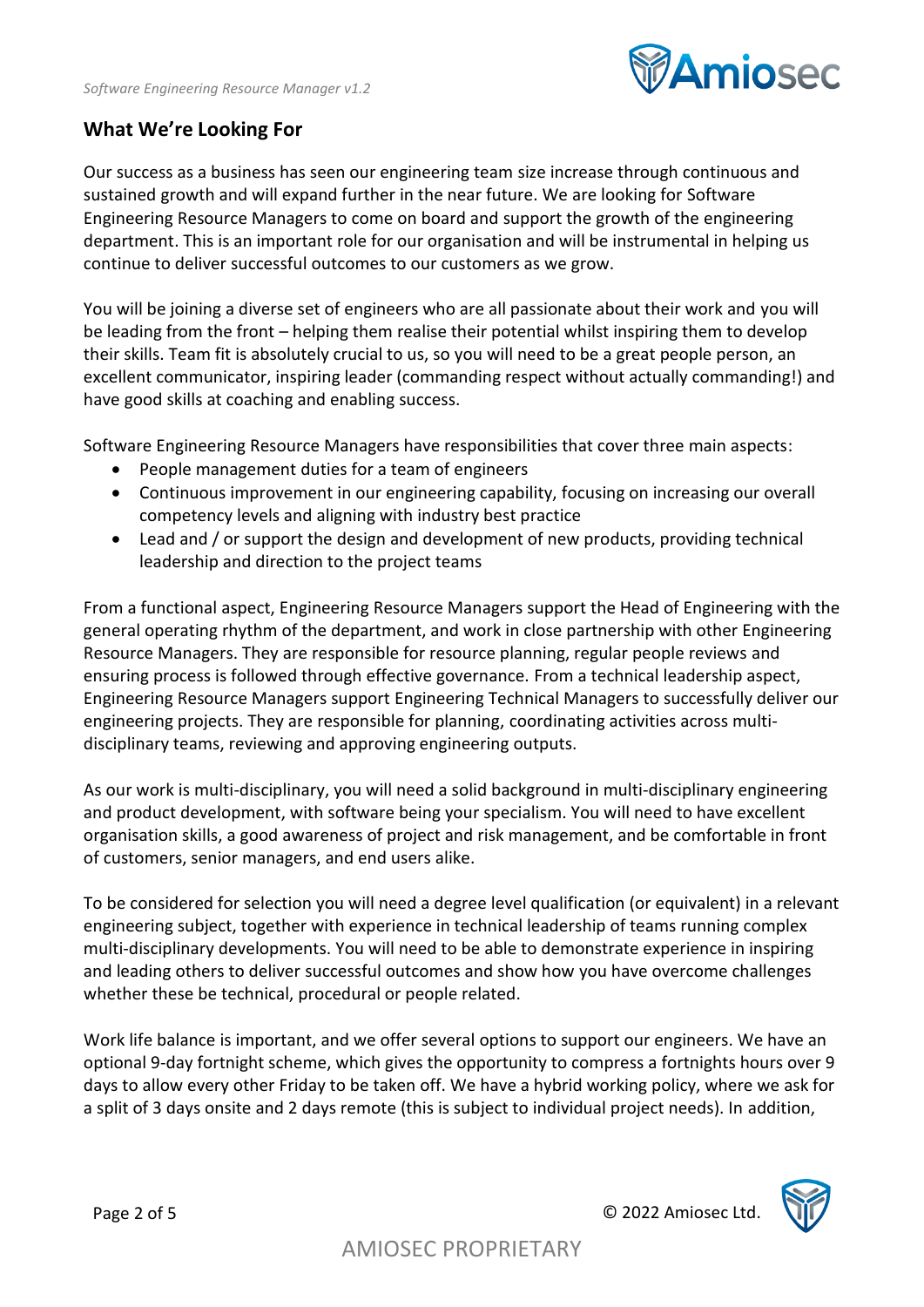

this position can be either full or part time. For part time roles we are open to considering hours that work for you as a candidate.

NOTE: - Due to the nature of our work, all candidates will be required to obtain and maintain an appropriate UK security clearance.

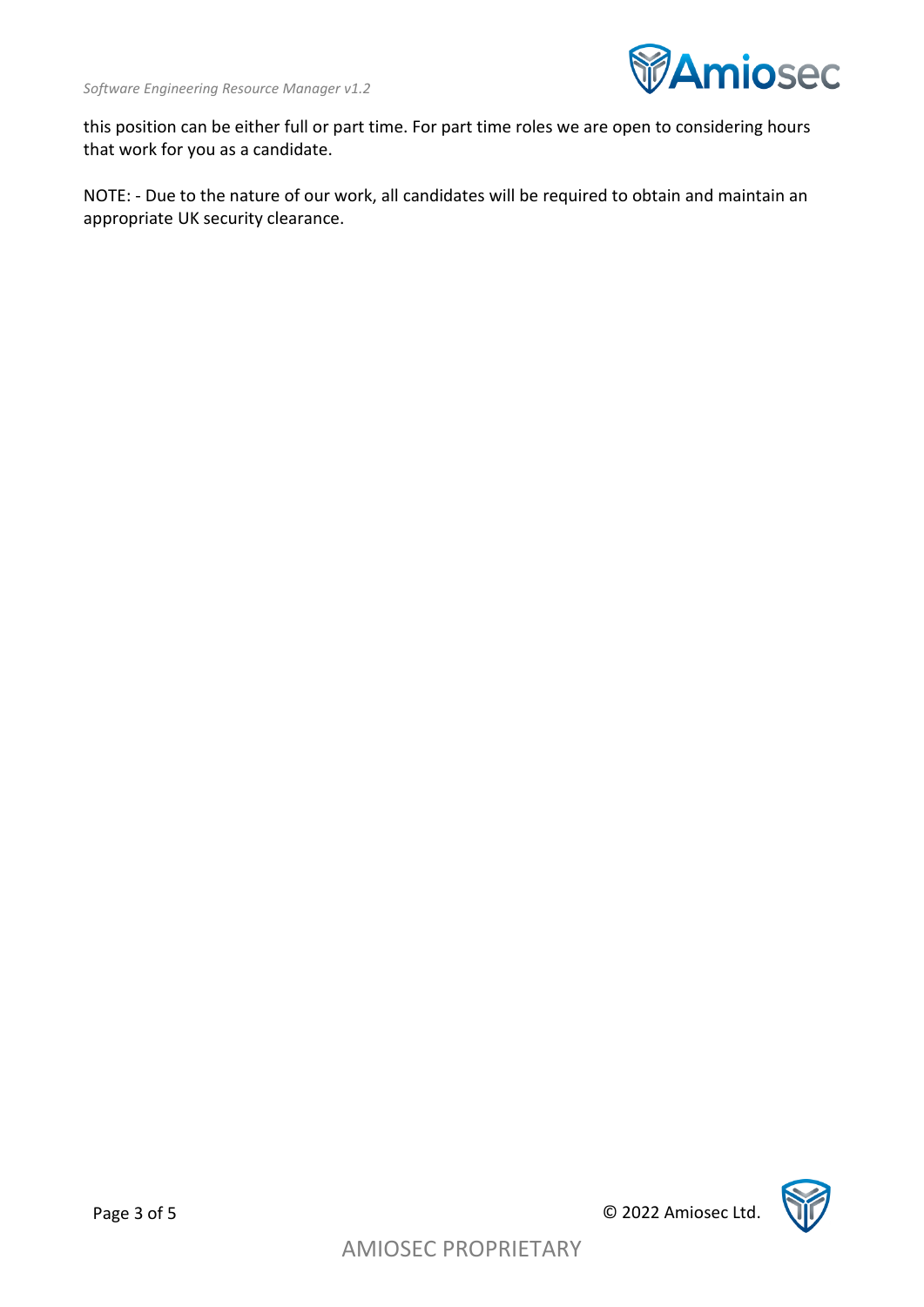

## **Typical Activities**

| <b>Subject Area</b>         | <b>Activities</b>                                                                                                                                                                                                                                                                                                                                                                                                                                                                                                                                                                                                                                                                                                                                                                                                                               |
|-----------------------------|-------------------------------------------------------------------------------------------------------------------------------------------------------------------------------------------------------------------------------------------------------------------------------------------------------------------------------------------------------------------------------------------------------------------------------------------------------------------------------------------------------------------------------------------------------------------------------------------------------------------------------------------------------------------------------------------------------------------------------------------------------------------------------------------------------------------------------------------------|
| People<br>Management        | Responsible for a team of approximately 8 engineers in a line management<br>capacity, supporting development through active performance management<br>Devising appropriate goals, reviewing progress through regular one-2-ones<br>$\bullet$<br>Actively support personal /professional development<br>٠<br>Identification and organisation of training driven by development needs<br>$\bullet$<br>Support resource supply and demand across the various projects, managing supply<br>٠<br>through individual growth, recruitment, training, and succession planning<br>Providing support for recruitment of qualified engineers<br>$\bullet$<br>Represent Amiosec at recruitment events and other talent capture activities<br>٠                                                                                                              |
| Capability<br>Growth        | Regularly assess the competency level across the various disciplines, determining<br>٠<br>areas for growth through training and recruitment of required skillsets, aligning<br>with the needs of the future strategic roadmap of our key technology areas<br>Facilitation within and between engineering teams to ensure knowledge sharing<br>$\bullet$<br>Identification of opportunities for growth and diversification of our capabilities<br>٠<br>Keeping abreast of new and cutting-edge technologies, tools, and techniques as<br>$\bullet$<br>relevant to our business and development activities<br>Review and recommend enhancements for company products and processes<br>٠<br>Engagement with selected universities, both as a means to expand research in key<br>technology areas and to attract future high performing individuals |
| Project<br><b>Execution</b> | Lead and / or support the design and development of new products<br>٠<br>Support engineers through technical leadership and guidance<br>٠<br>Act as the first point of escalation for assigned projects<br>٠<br>Review and approval of engineering outputs to ensure quality and fitness for<br>$\bullet$<br>purpose<br>Generation, feedback, and ratification of plans for technical development projects<br>$\bullet$<br>Plan and coordinate detailed aspects of engineering work, including scope, budget,<br>٠<br>and schedules<br>Develop and contribute to bids and technical proposals<br>٠<br>Governance to company and project plans and processes<br>٠<br>Focus on driving consistency across all projects<br>٠                                                                                                                       |

## **Technical Competencies**

| <b>Subject Area</b>            | Competency                                                                                                                                                                                                                                                                                                                      |
|--------------------------------|---------------------------------------------------------------------------------------------------------------------------------------------------------------------------------------------------------------------------------------------------------------------------------------------------------------------------------|
| <b>Technical</b><br>Knowledge  | Specialist knowledge in an engineering discipline with good working knowledge of<br>adjacent disciplines<br>Experience working in a product development environment including all the<br>nuances of bringing a technical product to a regulated market<br>Ability to grow technical capability across a discipline / department |
| <b>Technical</b><br>Leadership | Provide leadership for the engineering function<br>Provide technical oversight and management on allocated project/s                                                                                                                                                                                                            |